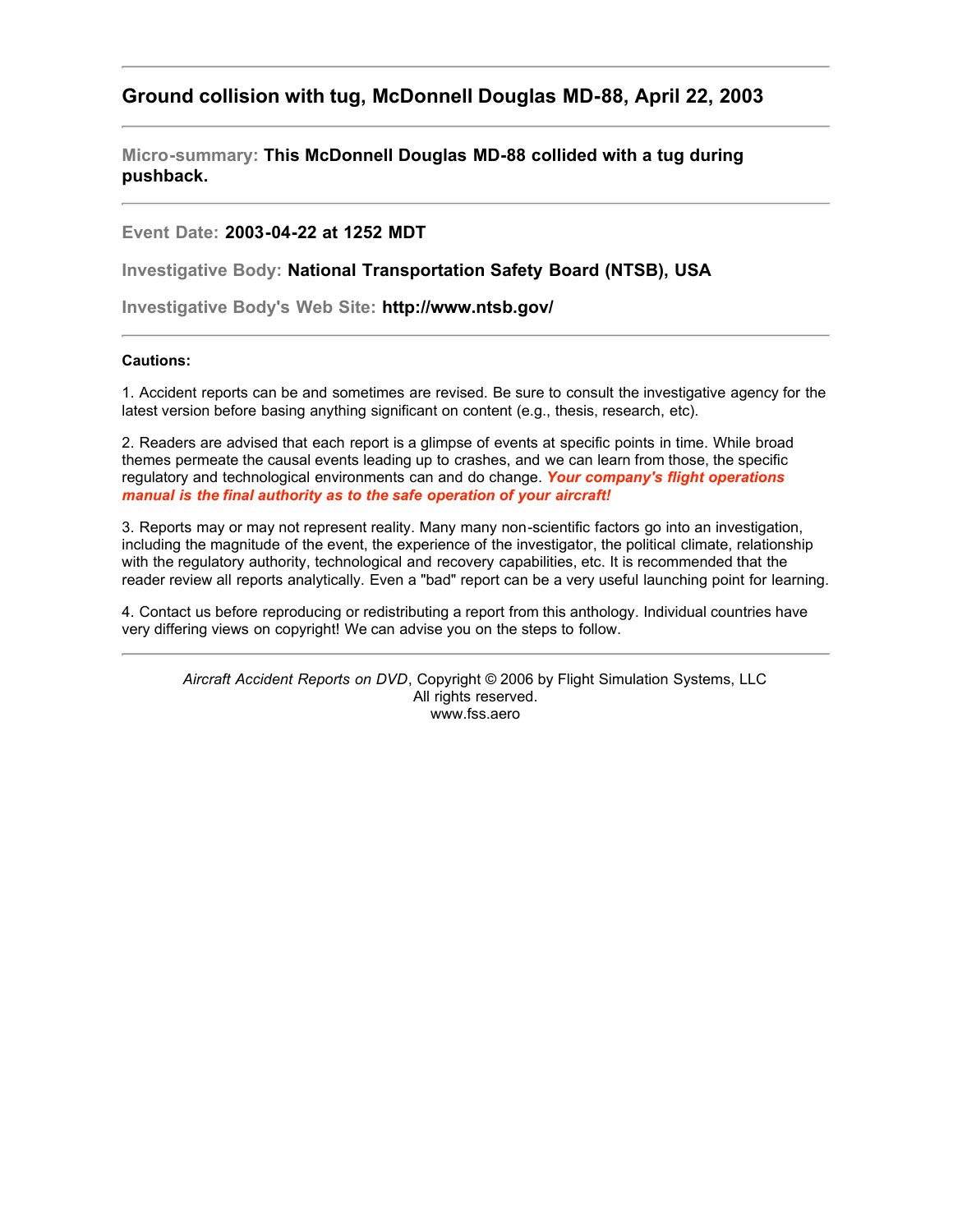| <b>National Transportation Safety Board</b>                                                                                                                                                                                                                                                                                                                                                                                                                                                                                                                                                                                                                                                                                                                                                                                                                                                                                                                                                                                                                                                                                                                                                                                                                                                                                                                                                                                                                                                                 |       |                             | NTSB ID: DEN03FA070               |                                  | Aircraft Registration Number: N974DL |  |                  |  |  |
|-------------------------------------------------------------------------------------------------------------------------------------------------------------------------------------------------------------------------------------------------------------------------------------------------------------------------------------------------------------------------------------------------------------------------------------------------------------------------------------------------------------------------------------------------------------------------------------------------------------------------------------------------------------------------------------------------------------------------------------------------------------------------------------------------------------------------------------------------------------------------------------------------------------------------------------------------------------------------------------------------------------------------------------------------------------------------------------------------------------------------------------------------------------------------------------------------------------------------------------------------------------------------------------------------------------------------------------------------------------------------------------------------------------------------------------------------------------------------------------------------------------|-------|-----------------------------|-----------------------------------|----------------------------------|--------------------------------------|--|------------------|--|--|
| <b>FACTUAL REPORT</b>                                                                                                                                                                                                                                                                                                                                                                                                                                                                                                                                                                                                                                                                                                                                                                                                                                                                                                                                                                                                                                                                                                                                                                                                                                                                                                                                                                                                                                                                                       |       | Occurrence Date: 04/22/2003 |                                   |                                  | Most Critical Injury: Minor          |  |                  |  |  |
| AVIATION                                                                                                                                                                                                                                                                                                                                                                                                                                                                                                                                                                                                                                                                                                                                                                                                                                                                                                                                                                                                                                                                                                                                                                                                                                                                                                                                                                                                                                                                                                    |       |                             | Occurrence Type: Accident         |                                  | Investigated By: NTSB                |  |                  |  |  |
| Location/Time                                                                                                                                                                                                                                                                                                                                                                                                                                                                                                                                                                                                                                                                                                                                                                                                                                                                                                                                                                                                                                                                                                                                                                                                                                                                                                                                                                                                                                                                                               |       |                             |                                   |                                  |                                      |  |                  |  |  |
| <b>Nearest City/Place</b>                                                                                                                                                                                                                                                                                                                                                                                                                                                                                                                                                                                                                                                                                                                                                                                                                                                                                                                                                                                                                                                                                                                                                                                                                                                                                                                                                                                                                                                                                   | State |                             | Zip Code                          | Local Time                       | Time Zone                            |  |                  |  |  |
| Denver                                                                                                                                                                                                                                                                                                                                                                                                                                                                                                                                                                                                                                                                                                                                                                                                                                                                                                                                                                                                                                                                                                                                                                                                                                                                                                                                                                                                                                                                                                      | CO    |                             | 80249                             | 1252                             | <b>MDT</b>                           |  |                  |  |  |
| Airport Proximity: On Airport                                                                                                                                                                                                                                                                                                                                                                                                                                                                                                                                                                                                                                                                                                                                                                                                                                                                                                                                                                                                                                                                                                                                                                                                                                                                                                                                                                                                                                                                               |       |                             | Distance From Landing Facility: 1 |                                  | Direction From Airport:              |  |                  |  |  |
| Aircraft Information Summary                                                                                                                                                                                                                                                                                                                                                                                                                                                                                                                                                                                                                                                                                                                                                                                                                                                                                                                                                                                                                                                                                                                                                                                                                                                                                                                                                                                                                                                                                |       |                             |                                   |                                  |                                      |  |                  |  |  |
| Aircraft Manufacturer                                                                                                                                                                                                                                                                                                                                                                                                                                                                                                                                                                                                                                                                                                                                                                                                                                                                                                                                                                                                                                                                                                                                                                                                                                                                                                                                                                                                                                                                                       |       |                             | Model/Series                      |                                  |                                      |  | Type of Aircraft |  |  |
| <b>McDonnell Douglas</b>                                                                                                                                                                                                                                                                                                                                                                                                                                                                                                                                                                                                                                                                                                                                                                                                                                                                                                                                                                                                                                                                                                                                                                                                                                                                                                                                                                                                                                                                                    |       |                             | <b>MD-88</b>                      |                                  |                                      |  | Airplane         |  |  |
| Sightseeing Flight: No                                                                                                                                                                                                                                                                                                                                                                                                                                                                                                                                                                                                                                                                                                                                                                                                                                                                                                                                                                                                                                                                                                                                                                                                                                                                                                                                                                                                                                                                                      |       |                             |                                   | Air Medical Transport Flight: No |                                      |  |                  |  |  |
| Narrative                                                                                                                                                                                                                                                                                                                                                                                                                                                                                                                                                                                                                                                                                                                                                                                                                                                                                                                                                                                                                                                                                                                                                                                                                                                                                                                                                                                                                                                                                                   |       |                             |                                   |                                  |                                      |  |                  |  |  |
| Brief narrative statement of facts, conditions and circumstances pertinent to the accident/incident:<br>HISTORY OF FLIGHT                                                                                                                                                                                                                                                                                                                                                                                                                                                                                                                                                                                                                                                                                                                                                                                                                                                                                                                                                                                                                                                                                                                                                                                                                                                                                                                                                                                   |       |                             |                                   |                                  |                                      |  |                  |  |  |
| Georgia, as Delta flight 964, was substantially damaged when it struck a tug during pushback at<br>Denver International Airport (DEN), Denver, Colorado. The airline transport certificated captain,<br>airline transport certificated first officer, two flight attendants, and 56 passengers were not<br>injured; however, one flight attendant received minor injuries. Visual meteorological conditions<br>prevailed.<br>The scheduled domestic passenger flight was being conducted on an instrument flight<br>rules flight plan under the provisions of Title 14 CFR Part 121. The flight, to Cincinnati, Ohio,<br>was originating at the time of the accident.<br>According to Delta Air Lines, the airplane arrived in Denver at 0951 as Delta flight 1185. Delta<br>Flight 964 was scheduled to depart at 1100, but was delayed due to the previous flight crews'<br>report of a take off slat warning light indication problem. A maintenance check was completed and<br>pushback for flight 964 occurred at 1206.<br>According to data obtained by the airplane's cockpit voice recorder (CVR), at 1224, while the crew<br>was completing the pre-take off checks during the taxi, the captain reported another take off slat<br>warning light indication problem. Delta maintenance requested that the captain return the airplane<br>to the gate so maintenance personnel could re-examine the fault. If possible, maintenance could                                                           |       |                             |                                   |                                  |                                      |  |                  |  |  |
| back at the gate at 1239.<br>At 1241, a Delta maintenance technician boarded the airplane to assess the problem. He stated to<br>the captain that "were gonna [sic] have to mess up with your takeoff condition here and you know<br>after we do this, you're not supposed to move anything." The captain stated "right." During the<br>maintenance check for the slat indication problem, the procedures, as identified in MD-88 MEL<br>27-00-37, state that "either or both" engine throttles must be advanced to verify the operation of<br>the slat takeoff warning horn. The operation of the system was verified and the slats were set in<br>the takeoff configuration. During the entire maintenance check, the captain and first officer<br>remained seated.<br>At 1251, following the completion of the second maintenance check, the first officer called for and<br>received pushback clearance. The engines were started during pushback, and the captain stated that<br>"prior to the engine start sequence, I did not direct re-accomplishment of the before start<br>checklist." The captain said "the pushback and initial stages of the engine start sequence appeared<br>normal." However, shortly after engine start and with the tug still attached, the airplane began to<br>move forward under its own power. At that time, the captain noticed that the throttles were still<br>advanced. The captain and first officer both reached to pull the engine throttles back to idle, but |       |                             |                                   |                                  |                                      |  |                  |  |  |

*FACTUAL REPORT - AVIATION Page 1*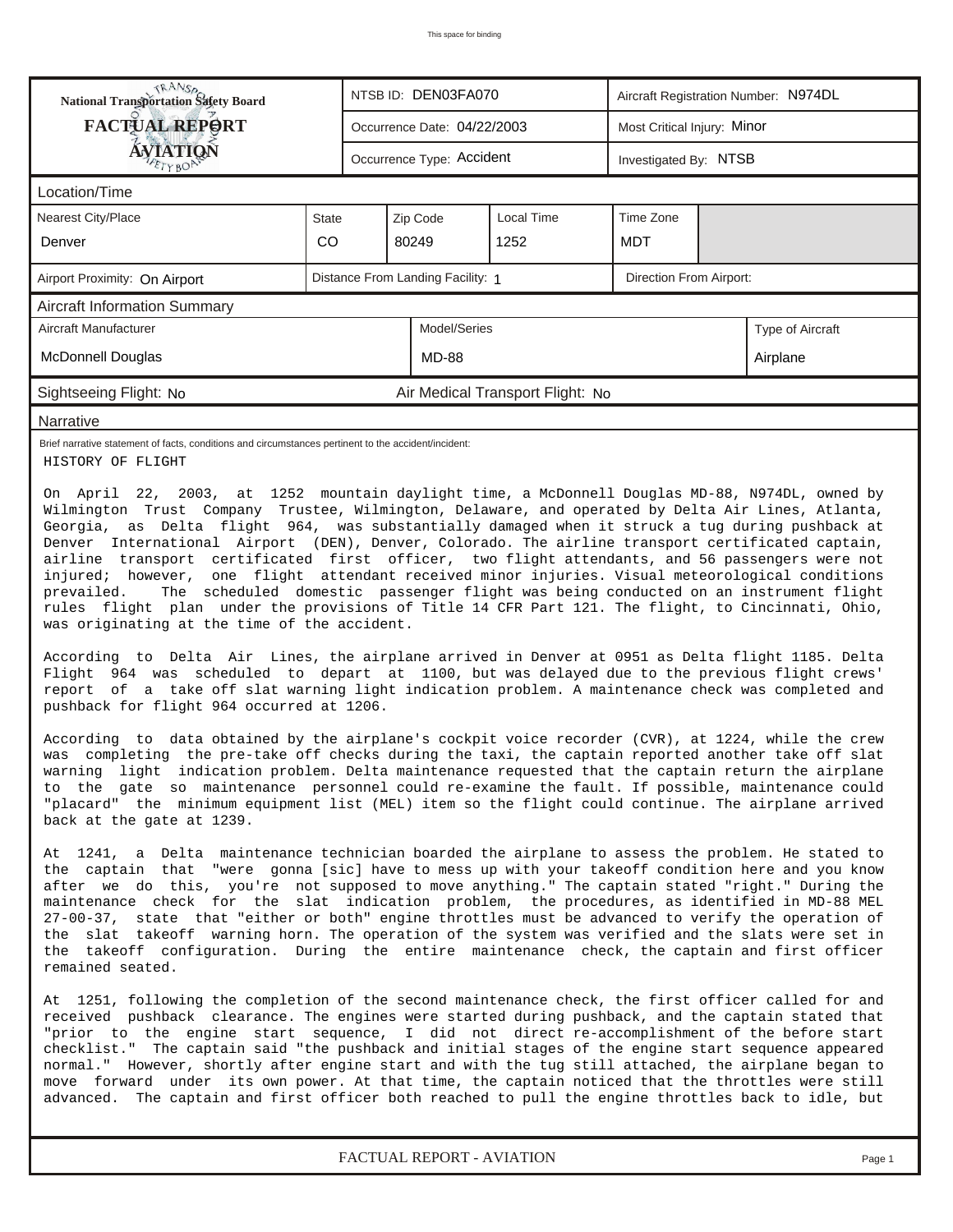| <b>National Transportation Safety Board</b> | NTSB ID: DEN03FA070         |  |
|---------------------------------------------|-----------------------------|--|
| <b>FACTUAL REPORT</b>                       | Occurrence Date: 04/22/2003 |  |
|                                             | Occurrence Type: Accident   |  |
|                                             |                             |  |

#### *Narrative (Continued)*

the airplane had moved forward enough to cause the tug and tow bar to jackknife to the left. The captain shut down the engines, secured the cockpit, and assessed the situation. Although one flight attendant received minor injuries to her shoulder, there were no other injuries to any ground handling personnel, crew, the remaining two flight attendants, or the 56 passengers.

#### PERSONNEL INFORMATION

According to FAA records, the captain held an airline transport certificate with an airplane multiengine land rating. He held a first class medical certificate dated November 14, 2002, with no waivers or limitations noted. According to the Pilot/Operator Aircraft Accident Report (NTSB Form 6120.1/2), submitted by Delta Air Lines, the captain had a total flight time of 2,941 hours in all aircraft, 2,112 hours in this make and model, of which, 190 hours were in the last 90 days and 4 hours in the previous 24 hours.

According to FAA records, the first officer held an airline transport certificate with an airplane multiengine land rating. He held a first class medical certificate dated July 5, 2002, with no waivers or limitations noted. According to the 6120.1/2 submitted by Delta Air Lines, the first officer had a total flight time of 3,345 hours in all aircraft, 2,234 hours in this make and model, of which, 173 hours were in the last 90 days and 4 hours in the previous 24 hours.

#### AIRCRAFT INFORMATION

The airplane was a transport category, fixed wing, multiengine, 149 seat McDonnell Douglas MD-88. The airplane was manufactured by the McDonnell Douglas Aircraft Company in 1991 as serial number 53242. The airplane was equipped with two 19,000 lbs. Thrust, Pratt & Whitney (P&W) JT8D-219 turbofan engines. At the time of the accident, the airplane had accumulated a total of 33,331.5 flight hours, which included 26,221 cycles.

#### WRECKAGE AND IMPACT INFORMATION

The nose landing gear was rotated approximately 120 degrees left of center. The right front corner of the tug struck the left side of the airplane's fuselage approximately 6 feet aft of the main cabin door and approximately 4 feet below the cabin floor. The impact with the tug tore a hole approximately 4 feet by 2 feet in length along the left side of the fuselage, substantially damaging several station bulkheads.

#### TESTS AND RESEARCH

According to an NTSB Vehicle Recorders Division Engineer, on April 25, 2003, the airplane's flight data recorder (FDR), a Lockheed Model 209, s/n 4387, manufactured by Lockheed Aircraft Services, was examined. The recorder was in good condition, and the data was extracted normally from the recorder. This model 209 FDR records configuration data using an analog signal. The FDR records 64 words of digital information every second of relative time. Each second of recorded information is called a sub frame and is identified by a Sub frame Reference Number (SRN).

The data indicated that electrical power was restored to the FDR at SRN 46176. At SRN 46178, the data indicated that the left engine fuel flow increased from 328 pounds per hour (PPH) to 626 PPH. At SRN 46182, engine pressure ratio (EPR) for the left engine began increasing and N1 for left engine was at 10 percent. During this time, the right engine indicated holding with N1 at 0 percent, EPR at 1 and engine fuel flow unchanged at 109 PPH. Between SRN 46212 and 46216, longitudinal acceleration increased from -0.1 to 0.12 g, and then decreased to -0.31 g by SRN

*FACTUAL REPORT - AVIATION Page 1a*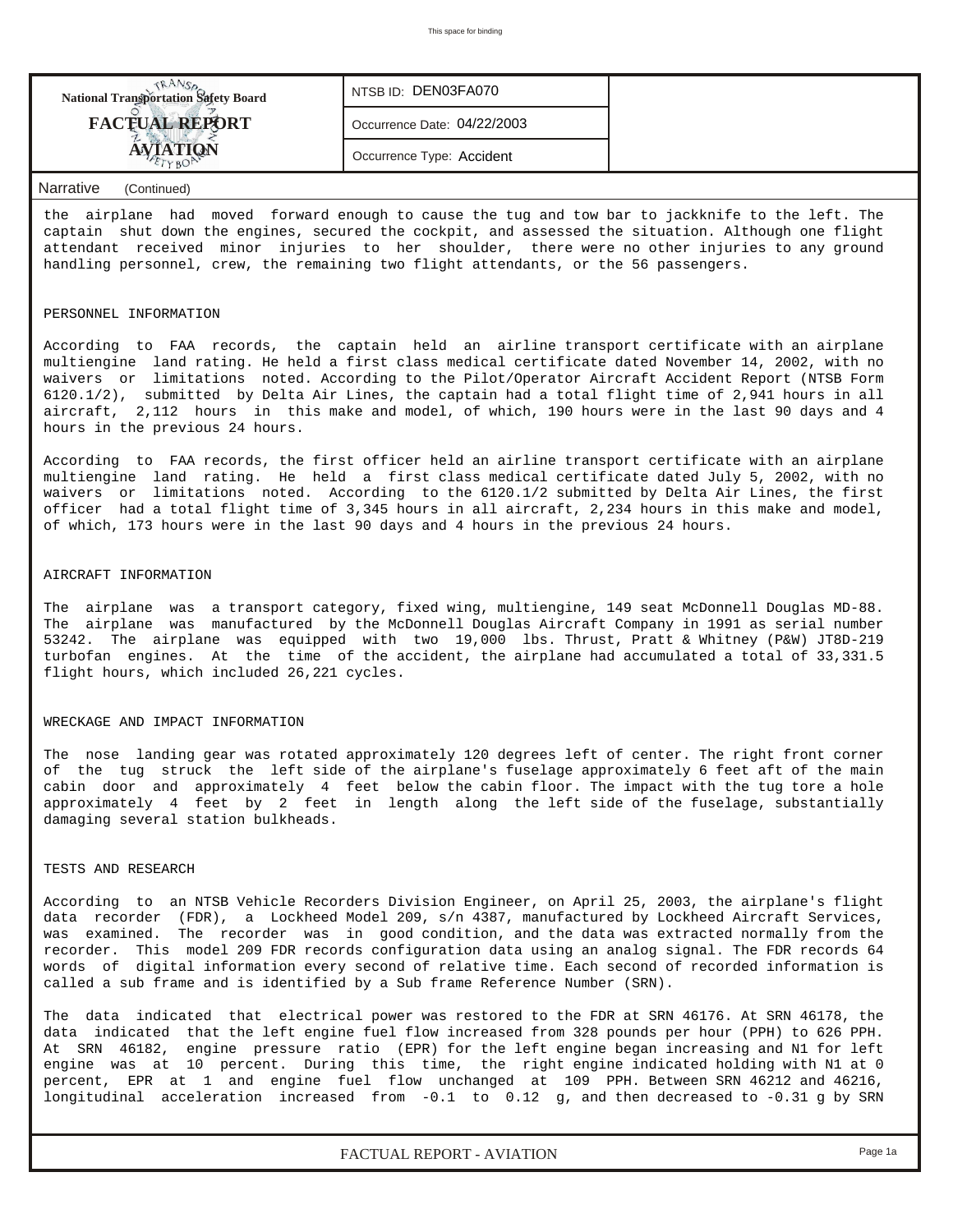| <b>National Transportation Safety Board</b> | NTSB ID: DEN03FA070         |  |
|---------------------------------------------|-----------------------------|--|
| <b>FACTUAL REPORT</b>                       | Occurrence Date: 04/22/2003 |  |
| <b>AVIATION</b>                             | Occurrence Type: Accident   |  |

### *Narrative (Continued)*

46220. At SRN 46221, the left engine parameters continued increasing, the EPR was at its maximum of 2.09, and N1 had increased to 98 percent. The right engine EPR continued unchanged at 1, and N1 was at 10 percent. During these times, vertical acceleration reached a minimum of 0.95 g and a maximum of 1.06 g. At SRN 46226, the left engine parameters began decreasing and EPR was at 1.13, and N1 was 51 percent. Electrical power was then removed from the FDR.

#### ADDITIONAL INFORMATION

As outlined in MD-88 MEL 27-00-37, the procedures in step 11 identify that "either or both" engine throttles must be advanced to verify the operation of the slat takeoff warning horn. However, MD-88 MEL 27-00-37 does not include a step to retard the throttles.

Following this investigation, the maintenance procedures, as identified in MD-88 MEL 27-00-32, MD-88 MEL 27-00-36, MD-88 MEL 27-00-37, and similar procedures, as identified in MD-90 MEL 27-84-01, and MD-90 MEL 27-84-02, were revised with approval from Boeing. The MEL's now include a final step that states, "Return both throttles to idle and system controls to normal position."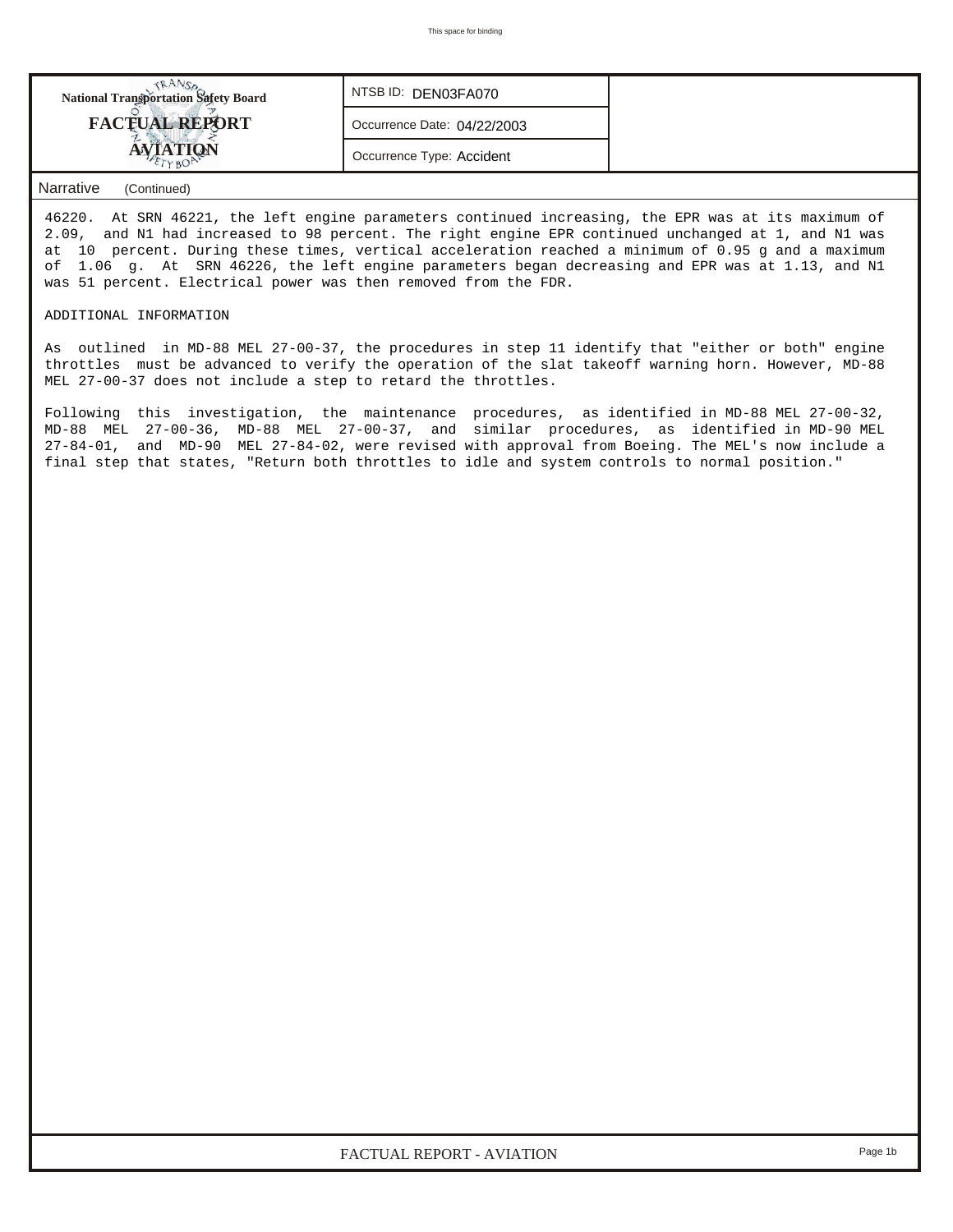| <b>National Transportation Safety Board</b>                                  |                                                                         | NTSB ID: DEN03FA070 |                                                       |                                                                         |                              |  |           |                                         |                                    |                     |                           |              |  |
|------------------------------------------------------------------------------|-------------------------------------------------------------------------|---------------------|-------------------------------------------------------|-------------------------------------------------------------------------|------------------------------|--|-----------|-----------------------------------------|------------------------------------|---------------------|---------------------------|--------------|--|
| FACTUAL REPORT                                                               |                                                                         |                     | Occurrence Date: 04/22/2003                           |                                                                         |                              |  |           |                                         |                                    |                     |                           |              |  |
| <b>AVIATION</b>                                                              |                                                                         |                     |                                                       |                                                                         | Occurrence Type: Accident    |  |           |                                         |                                    |                     |                           |              |  |
| Landing Facility/Approach Information                                        |                                                                         |                     |                                                       |                                                                         |                              |  |           |                                         |                                    |                     |                           |              |  |
| <b>Airport Name</b>                                                          |                                                                         |                     |                                                       | Runway Used<br>Airport ID:<br>Runway Length<br><b>Airport Elevation</b> |                              |  |           |                                         |                                    |                     |                           | Runway Width |  |
| Denver International                                                         |                                                                         |                     | <b>DEN</b>                                            |                                                                         | 5431 Ft. MSL                 |  | <b>NA</b> |                                         |                                    |                     |                           |              |  |
| Runway Surface Type: Unknown                                                 |                                                                         |                     |                                                       |                                                                         |                              |  |           |                                         |                                    |                     |                           |              |  |
| Runway Surface Condition: Unknown                                            |                                                                         |                     |                                                       |                                                                         |                              |  |           |                                         |                                    |                     |                           |              |  |
| Type Instrument Approach: Unknown                                            |                                                                         |                     |                                                       |                                                                         |                              |  |           |                                         |                                    |                     |                           |              |  |
| VFR Approach/Landing: Unknown                                                |                                                                         |                     |                                                       |                                                                         |                              |  |           |                                         |                                    |                     |                           |              |  |
| Aircraft Information                                                         |                                                                         |                     |                                                       |                                                                         |                              |  |           |                                         |                                    |                     |                           |              |  |
| Aircraft Manufacturer<br>McDonnell Douglas                                   |                                                                         |                     |                                                       | Model/Series<br>MD-88                                                   |                              |  |           |                                         |                                    | 53242               | <b>Serial Number</b>      |              |  |
| Airworthiness Certificate(s): Transport                                      |                                                                         |                     |                                                       |                                                                         |                              |  |           |                                         |                                    |                     |                           |              |  |
| Landing Gear Type: Retractable - Tricycle                                    |                                                                         |                     |                                                       |                                                                         |                              |  |           |                                         |                                    |                     |                           |              |  |
| Homebuilt Aircraft? No<br>Certified Max Gross Wt.<br>Number of Seats: 149    |                                                                         |                     |                                                       |                                                                         |                              |  |           |                                         | Number of Engines: 2<br>149500 LBS |                     |                           |              |  |
| Engine Type:<br>Turbo Fan                                                    |                                                                         |                     |                                                       | Engine Manufacturer:<br>Model/Series:<br>JT8D219<br>Pratt & Whitney     |                              |  |           |                                         |                                    |                     | Rated Power:<br>19000 LBS |              |  |
| - Aircraft Inspection Information                                            |                                                                         |                     |                                                       |                                                                         |                              |  |           |                                         |                                    |                     |                           |              |  |
| Type of Last Inspection                                                      |                                                                         |                     | Date of Last Inspection<br>Time Since Last Inspection |                                                                         |                              |  |           |                                         |                                    | Airframe Total Time |                           |              |  |
| <b>Continuous Airworthiness</b>                                              |                                                                         |                     |                                                       | 04/2003                                                                 |                              |  |           |                                         | 10.9 Hours                         | 33331.5 Hours       |                           |              |  |
| - Emergency Locator Transmitter (ELT) Information                            |                                                                         |                     |                                                       |                                                                         |                              |  |           |                                         |                                    |                     |                           |              |  |
| ELT Installed? Yes                                                           | ELT Operated? No                                                        |                     |                                                       |                                                                         |                              |  |           | ELT Aided in Locating Accident Site? No |                                    |                     |                           |              |  |
| Owner/Operator Information                                                   |                                                                         |                     |                                                       |                                                                         |                              |  |           |                                         |                                    |                     |                           |              |  |
| Registered Aircraft Owner                                                    |                                                                         |                     |                                                       | <b>Street Address</b>                                                   | Rodney Square North          |  |           |                                         |                                    |                     |                           |              |  |
| Wilmington Trust Co.                                                         |                                                                         |                     |                                                       | <b>State</b><br>City<br>DE                                              |                              |  |           |                                         |                                    |                     | Zip Code<br>19890         |              |  |
| Wilmington<br><b>Street Address</b>                                          |                                                                         |                     |                                                       |                                                                         |                              |  |           |                                         |                                    |                     |                           |              |  |
| Operator of Aircraft                                                         |                                                                         |                     |                                                       |                                                                         | Same as Reg'd Aircraft Owner |  |           |                                         |                                    |                     |                           |              |  |
| Same as Reg'd Aircraft Owner                                                 |                                                                         |                     |                                                       |                                                                         | <b>State</b><br>City         |  |           |                                         |                                    |                     |                           | Zip Code     |  |
| Operator Designator Code: 026A<br>Operator Does Business As: Delta Air Lines |                                                                         |                     |                                                       |                                                                         |                              |  |           |                                         |                                    |                     |                           |              |  |
|                                                                              | - Type of U.S. Certificate(s) Held:                                     |                     |                                                       |                                                                         |                              |  |           |                                         |                                    |                     |                           |              |  |
| Air Carrier Operating Certificate(s): Flag Carrier/Domestic                  |                                                                         |                     |                                                       |                                                                         |                              |  |           |                                         |                                    |                     |                           |              |  |
| Operating Certificate:<br>Operator Certificate:                              |                                                                         |                     |                                                       |                                                                         |                              |  |           |                                         |                                    |                     |                           |              |  |
| Regulation Flight Conducted Under: Part 121: Air Carrier                     |                                                                         |                     |                                                       |                                                                         |                              |  |           |                                         |                                    |                     |                           |              |  |
|                                                                              | Type of Flight Operation Conducted: Scheduled; Domestic; Passenger Only |                     |                                                       |                                                                         |                              |  |           |                                         |                                    |                     |                           |              |  |
| FACTUAL REPORT - AVIATION<br>Page 2                                          |                                                                         |                     |                                                       |                                                                         |                              |  |           |                                         |                                    |                     |                           |              |  |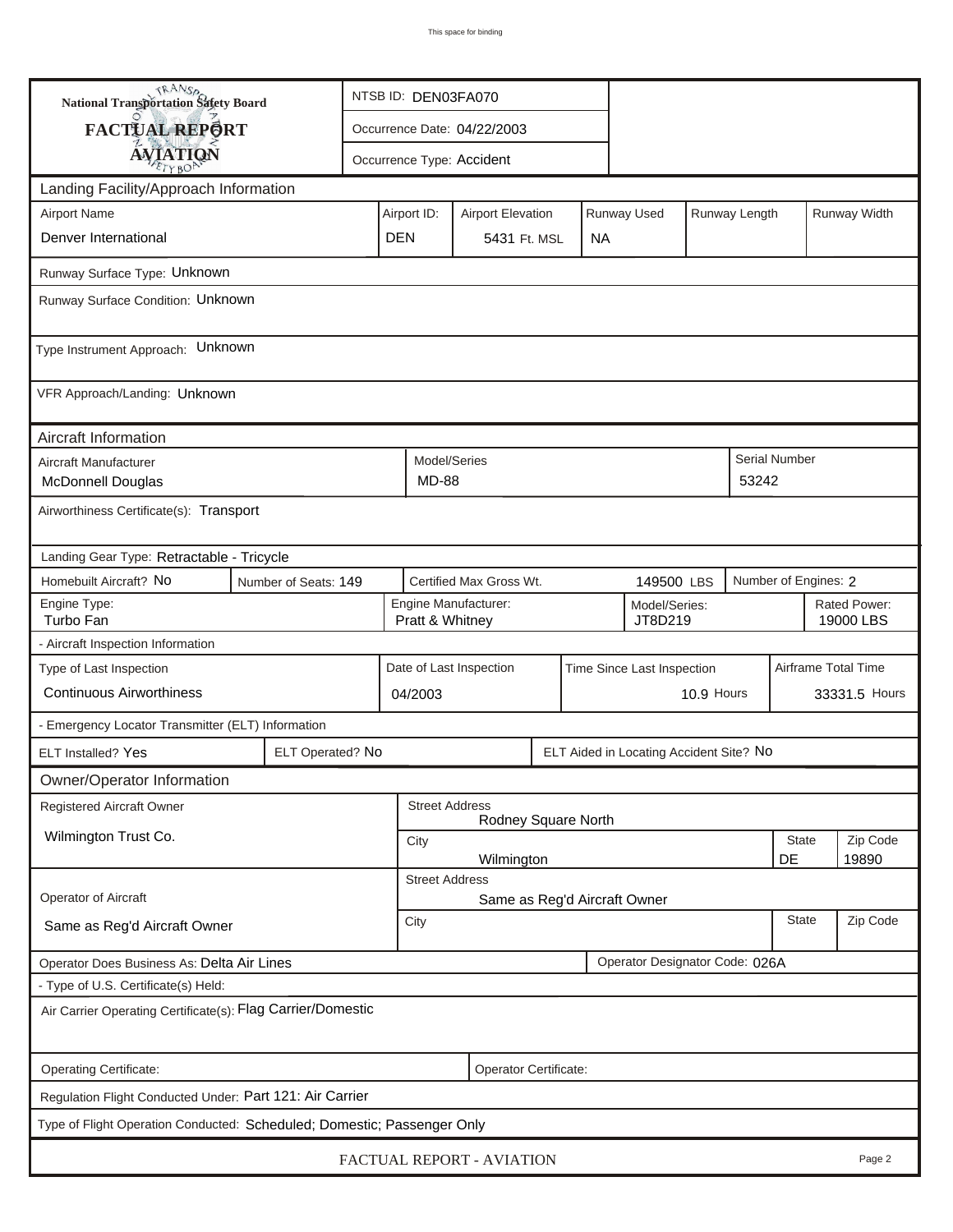| <b>National Transportation Safety Board</b>                            |                                                                                            |                        |                                                      | NTSB ID: DEN03FA070         |         |                 |  |                          |                                      |                                         |     |                                    |                     |
|------------------------------------------------------------------------|--------------------------------------------------------------------------------------------|------------------------|------------------------------------------------------|-----------------------------|---------|-----------------|--|--------------------------|--------------------------------------|-----------------------------------------|-----|------------------------------------|---------------------|
| <b>FACTUAL REPORT</b>                                                  |                                                                                            |                        |                                                      | Occurrence Date: 04/22/2003 |         |                 |  |                          |                                      |                                         |     |                                    |                     |
|                                                                        |                                                                                            |                        |                                                      |                             |         |                 |  |                          |                                      |                                         |     |                                    |                     |
| <b>AVIATION</b>                                                        |                                                                                            |                        |                                                      | Occurrence Type: Accident   |         |                 |  |                          |                                      |                                         |     |                                    |                     |
| <b>First Pilot Information</b>                                         |                                                                                            |                        |                                                      |                             |         |                 |  |                          |                                      |                                         |     |                                    |                     |
| City<br><b>State</b><br>Date of Birth<br>Name                          |                                                                                            |                        |                                                      |                             |         |                 |  |                          |                                      |                                         | Age |                                    |                     |
| On File                                                                |                                                                                            |                        |                                                      |                             | On File |                 |  |                          |                                      | On File                                 |     | On File                            | 48                  |
| Sex: M                                                                 | Principal Profession: Civilian Pilot<br>Seat Occupied: Left<br>Certificate Number: On File |                        |                                                      |                             |         |                 |  |                          |                                      |                                         |     |                                    |                     |
| Airline Transport<br>Certificate(s):                                   |                                                                                            |                        |                                                      |                             |         |                 |  |                          |                                      |                                         |     |                                    |                     |
| Airplane Rating(s):<br>Multi-engine Land                               |                                                                                            |                        |                                                      |                             |         |                 |  |                          |                                      |                                         |     |                                    |                     |
| Rotorcraft/Glider/LTA: None                                            |                                                                                            |                        |                                                      |                             |         |                 |  |                          |                                      |                                         |     |                                    |                     |
| Instrument Rating(s): Airplane                                         |                                                                                            |                        |                                                      |                             |         |                 |  |                          |                                      |                                         |     |                                    |                     |
| None<br>Instructor Rating(s):                                          |                                                                                            |                        |                                                      |                             |         |                 |  |                          |                                      |                                         |     |                                    |                     |
| Type Rating/Endorsement for Accident/Incident Aircraft? Yes            |                                                                                            |                        |                                                      |                             |         |                 |  |                          |                                      | Current Biennial Flight Review? 08/2002 |     |                                    |                     |
| Medical Cert.: Class 1                                                 |                                                                                            |                        | Medical Cert. Status: Valid Medical--no waivers/lim. |                             |         |                 |  |                          |                                      |                                         |     | Date of Last Medical Exam: 11/2002 |                     |
|                                                                        |                                                                                            |                        |                                                      |                             |         |                 |  |                          |                                      |                                         |     |                                    |                     |
| - Flight Time Matrix                                                   | All A/C                                                                                    | This Make<br>and Model | Airplane<br>Single Engine                            | Airplane<br>Mult-Engine     |         | Night<br>Actual |  | Instrument               | Simulated                            | Rotorcraft                              |     | Glider                             | Lighter<br>Than Air |
| <b>Total Time</b>                                                      | 2941                                                                                       | 2112                   |                                                      |                             |         |                 |  |                          |                                      |                                         |     |                                    |                     |
| Pilot In Command(PIC)                                                  |                                                                                            |                        |                                                      |                             |         |                 |  |                          |                                      |                                         |     |                                    |                     |
| Instructor                                                             |                                                                                            |                        |                                                      |                             |         |                 |  |                          |                                      |                                         |     |                                    |                     |
| Last 90 Days                                                           | 190                                                                                        | 190                    |                                                      |                             |         |                 |  |                          |                                      |                                         |     |                                    |                     |
| Last 30 Days                                                           |                                                                                            |                        |                                                      |                             |         |                 |  |                          |                                      |                                         |     |                                    |                     |
| Last 24 Hours                                                          | 4                                                                                          | $\overline{4}$         |                                                      |                             |         |                 |  |                          |                                      |                                         |     |                                    |                     |
| Seatbelt Used? Yes                                                     |                                                                                            |                        | Shoulder Harness Used? Yes                           |                             |         |                 |  | Toxicology Performed? No |                                      |                                         |     | Second Pilot? Yes                  |                     |
|                                                                        |                                                                                            |                        |                                                      |                             |         |                 |  |                          |                                      |                                         |     |                                    |                     |
| Flight Plan/Itinerary                                                  |                                                                                            |                        |                                                      |                             |         |                 |  |                          |                                      |                                         |     |                                    |                     |
| Type of Flight Plan Filed: IFR                                         |                                                                                            |                        |                                                      |                             |         |                 |  |                          |                                      |                                         |     |                                    |                     |
| Departure Point                                                        |                                                                                            |                        |                                                      |                             |         | <b>State</b>    |  |                          | Airport Identifier<br>Departure Time |                                         |     |                                    | Time Zone           |
| <b>DEN</b><br><b>MDT</b><br>1245<br>Same as Accident/Incident Location |                                                                                            |                        |                                                      |                             |         |                 |  |                          |                                      |                                         |     |                                    |                     |
| Destination                                                            |                                                                                            |                        |                                                      |                             |         | <b>State</b>    |  | Airport Identifier       |                                      |                                         |     |                                    |                     |
| Cincinnati<br>OH<br><b>LUK</b>                                         |                                                                                            |                        |                                                      |                             |         |                 |  |                          |                                      |                                         |     |                                    |                     |
| Type of Clearance: IFR                                                 |                                                                                            |                        |                                                      |                             |         |                 |  |                          |                                      |                                         |     |                                    |                     |
| Class B<br>Type of Airspace:                                           |                                                                                            |                        |                                                      |                             |         |                 |  |                          |                                      |                                         |     |                                    |                     |
| Weather Information                                                    |                                                                                            |                        |                                                      |                             |         |                 |  |                          |                                      |                                         |     |                                    |                     |
| Source of Briefing:<br>Company                                         |                                                                                            |                        |                                                      |                             |         |                 |  |                          |                                      |                                         |     |                                    |                     |
| Method of Briefing: Aircraft Radio; Telephone                          |                                                                                            |                        |                                                      |                             |         |                 |  |                          |                                      |                                         |     |                                    |                     |
| FACTUAL REPORT - AVIATION<br>Page 3                                    |                                                                                            |                        |                                                      |                             |         |                 |  |                          |                                      |                                         |     |                                    |                     |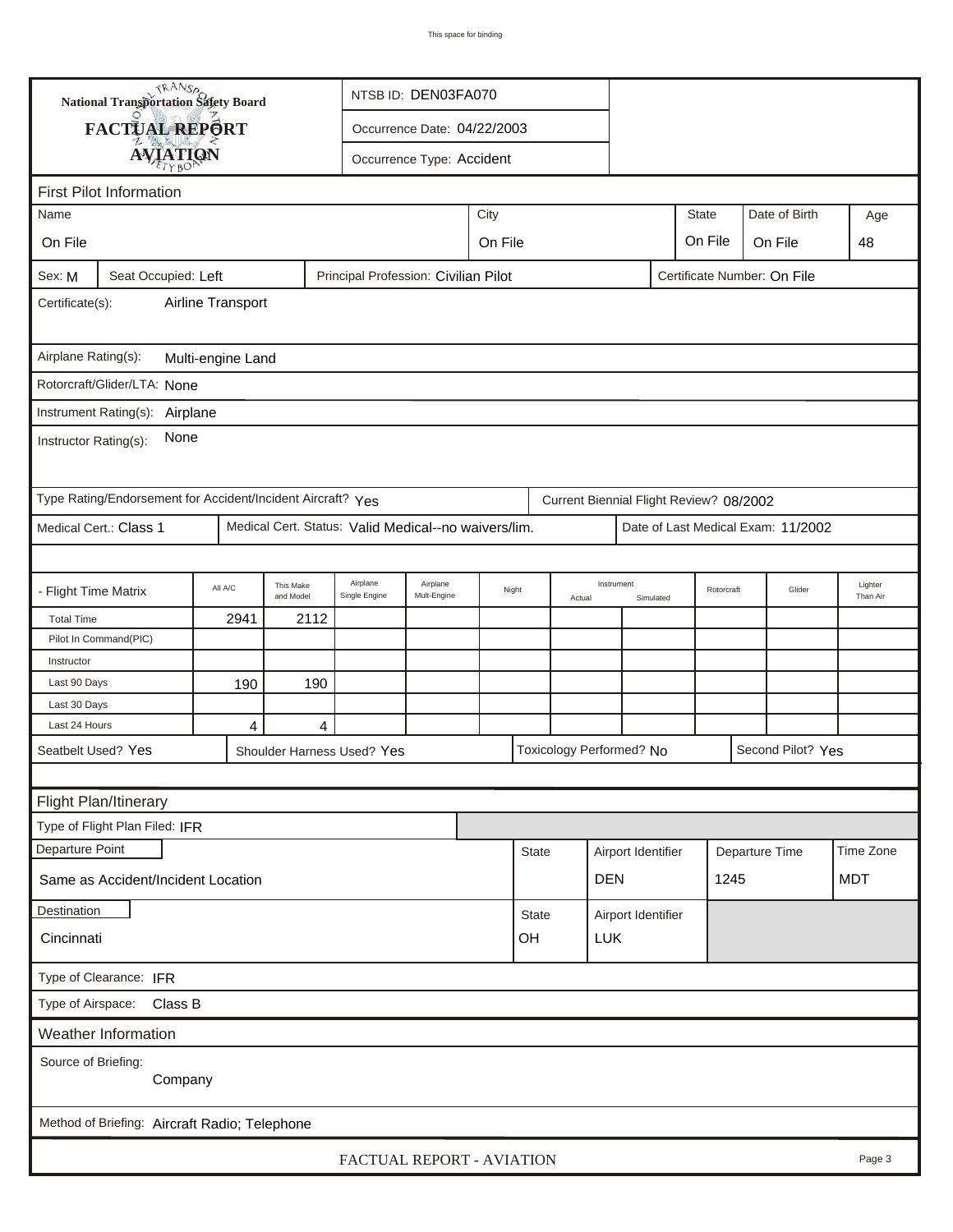|                        | <b>National Transportation Safety Board</b> |                  |                           | NTSB ID: DEN03FA070         |              |                                 |    |                                                       |  |                   |       |        |
|------------------------|---------------------------------------------|------------------|---------------------------|-----------------------------|--------------|---------------------------------|----|-------------------------------------------------------|--|-------------------|-------|--------|
|                        | FACTUAL REPORT                              |                  |                           | Occurrence Date: 04/22/2003 |              |                                 |    |                                                       |  |                   |       |        |
|                        | <b>AVIATION</b>                             |                  |                           | Occurrence Type: Accident   |              |                                 |    |                                                       |  |                   |       |        |
|                        | Weather Information                         |                  |                           |                             |              |                                 |    |                                                       |  |                   |       |        |
| WOF ID                 | <b>Observation Time</b>                     | Time Zone        | <b>WOF Elevation</b>      |                             |              | WOF Distance From Accident Site |    | Direction From Accident Site                          |  |                   |       |        |
|                        |                                             |                  |                           |                             |              |                                 |    |                                                       |  |                   |       |        |
| <b>DEN</b>             | 1245                                        | <b>MDT</b>       | 5431 Ft. MSL              |                             |              |                                 |    | <b>NM</b>                                             |  | Deg. Mag.         |       |        |
|                        | Sky/Lowest Cloud Condition: Scattered       |                  |                           |                             |              | 70 Ft. AGL                      |    | Condition of Light: Day                               |  |                   |       |        |
|                        | Lowest Ceiling: Broken                      |                  | 150 Ft. AGL               |                             | Visibility:  |                                 | 10 | <b>SM</b>                                             |  | Altimeter:        | 29.75 | "Hg    |
| Temperature:           | 14 °C                                       | Dew Point:       | 4 °C                      |                             |              | Wind Direction: Variable        |    |                                                       |  | Density Altitude: | 6747  | Ft.    |
| Wind Speed: 3          |                                             | Gusts:           |                           |                             |              |                                 |    | Weather Condtions at Accident Site: Visual Conditions |  |                   |       |        |
| Visibility (RVR):      | Ft.                                         | Visibility (RVV) |                           | <b>SM</b>                   |              | Intensity of Precipitation:     |    |                                                       |  |                   |       |        |
|                        | Restrictions to Visibility: None            |                  |                           |                             |              |                                 |    |                                                       |  |                   |       |        |
|                        |                                             |                  |                           |                             |              |                                 |    |                                                       |  |                   |       |        |
| Type of Precipitation: | None                                        |                  |                           |                             |              |                                 |    |                                                       |  |                   |       |        |
|                        |                                             |                  |                           |                             |              |                                 |    |                                                       |  |                   |       |        |
|                        | <b>Accident Information</b>                 |                  |                           |                             |              |                                 |    |                                                       |  |                   |       |        |
|                        | Aircraft Damage: Substantial                |                  | Aircraft Fire: None       |                             |              |                                 |    | Aircraft Explosion None                               |  |                   |       |        |
|                        | Classification: U.S. Registered/U.S. Soil   |                  |                           |                             |              |                                 |    |                                                       |  |                   |       |        |
|                        | - Injury Summary Matrix                     | Fatal            | Serious<br>Minor          |                             | None         | <b>TOTAL</b>                    |    |                                                       |  |                   |       |        |
| <b>First Pilot</b>     |                                             |                  |                           |                             | 1            | 1                               |    |                                                       |  |                   |       |        |
| Second Pilot           |                                             |                  |                           |                             | 1            | 1                               |    |                                                       |  |                   |       |        |
| <b>Student Pilot</b>   |                                             |                  |                           |                             |              |                                 |    |                                                       |  |                   |       |        |
|                        | Flight Instructor                           |                  |                           |                             |              |                                 |    |                                                       |  |                   |       |        |
| <b>Check Pilot</b>     |                                             |                  |                           |                             |              |                                 |    |                                                       |  |                   |       |        |
|                        | <b>Flight Engineer</b>                      |                  |                           |                             |              |                                 |    |                                                       |  |                   |       |        |
|                        | Cabin Attendants                            |                  |                           | 1                           | $\mathbf{2}$ | 3                               |    |                                                       |  |                   |       |        |
| Other Crew             |                                             |                  |                           |                             |              |                                 |    |                                                       |  |                   |       |        |
| Passengers             |                                             |                  |                           |                             | 56           | 56                              |    |                                                       |  |                   |       |        |
|                        | - TOTAL ABOARD -                            |                  |                           | 1                           | 60           | 61                              |    |                                                       |  |                   |       |        |
| Other Ground           |                                             |                  |                           |                             |              |                                 |    |                                                       |  |                   |       |        |
|                        | - GRAND TOTAL -                             |                  |                           | 1                           | 60           | 61                              |    |                                                       |  |                   |       |        |
|                        |                                             |                  |                           |                             |              |                                 |    |                                                       |  |                   |       |        |
|                        |                                             |                  | FACTUAL REPORT - AVIATION |                             |              |                                 |    |                                                       |  |                   |       | Page 4 |